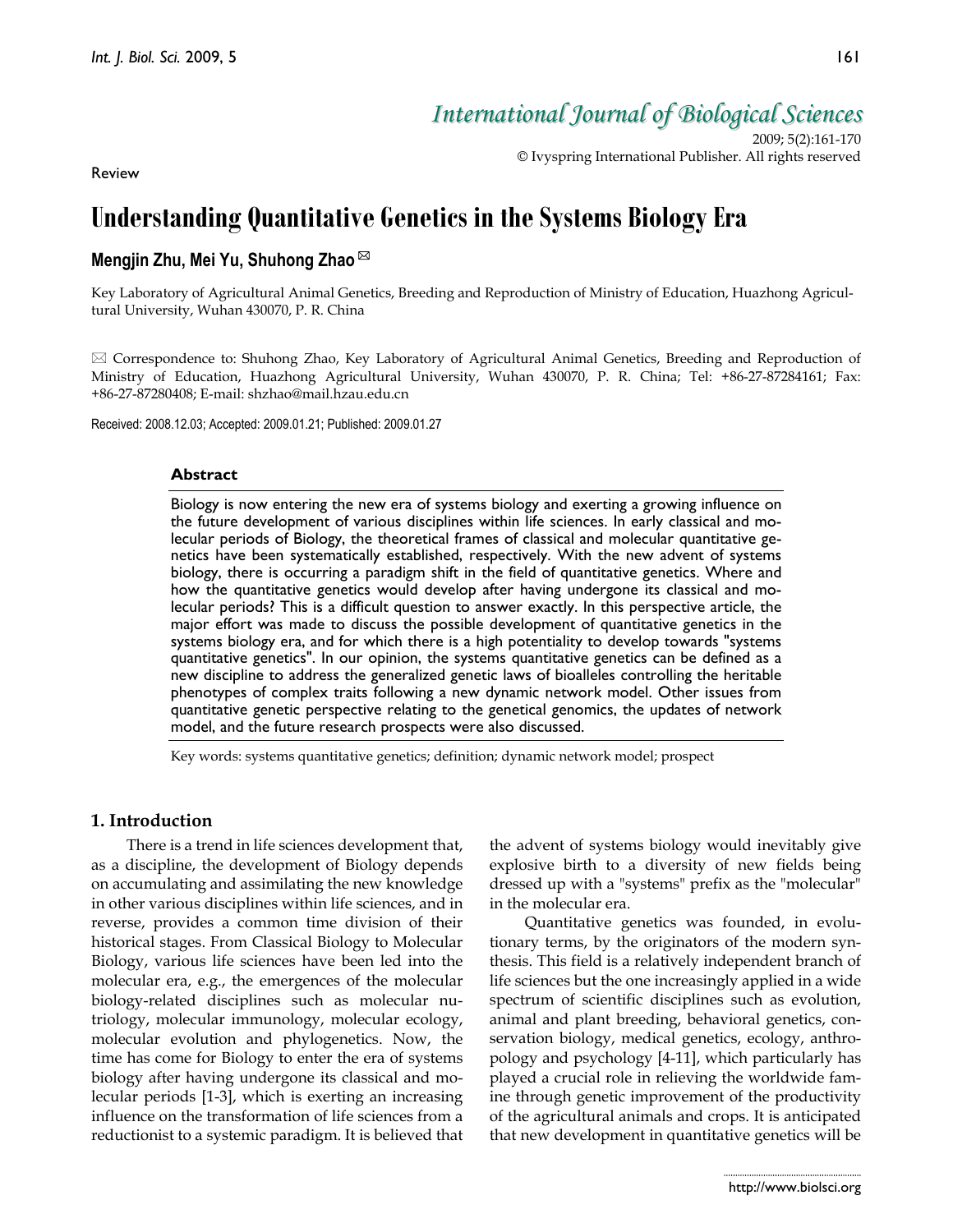of great benefit to various other branches of life sciences. An outline of near 100 years' published literatures in this field had documented that the historical development of quantitative genetics was rough running after that of Biology. In its history, the quantitative genetics had gone through the first and second developmental stages, i.e., the classical and molecular quantitative genetics, respectively [12] [13], which, in despite of having partial overlap, were as expected corresponding to the classical and molecular periods of Biology. It could be concluded that Biology has also provided the discipline background for the development of quantitative genetics. After the long development from classical to molecular quantitative genetics, it might be timely for quantitative genetics to be brought into the third developmental stage in the coming era of systems biology.

#### **2. Proposal of systems quantitative genetics**

#### **2.1 Background and definition**

Our knowledge of the classical and molecular quantitative genetics has undergone a striking expansion in the last century. The classical quantitative genetics considers a black box to reveal the holistic status of all genes associated with the variation of investigated traits by complicated statistical methods [14]. The subsequently (but partially overlapped in time) established molecular quantitative genetics mainly focuses on evaluating the coupling association of the polymorphic DNA sites with the phenotypic variations of quantitative and complex traits, as well as dissecting their genetic architectures, but which never pays attention to the details of how genetic information is transcriptionally and translationally processed. The absence of the inside functional information prevents a definitive identification of the gene(s) underlying the control of target traits, which usually requires a subsequent validation of the gene function in more future generations of the same population or other different populations, or quantitative complementation test. In living organisms, there are complex genetic and epigenetic mechanisms to the molecular regulation of the phenotypic characteristics of a trait at multiple levels, including DNA sequence variation, pre- and post- transcription events, pre- and post-translation processings, and the hierarchical or global gene network. It is now well known that, from DNA to phenotype, the deletion, addition, substitution, covalent modification, alternative packaging of nucleotides, alternative splicing of mRNAs, and even other kinds of soft inheritance regulations widely participate in the process of handling genetic information [15]. Involving in both hard

and soft inheritance, the genetic information flow from DNA polymorphisms to phenotypic variations is not linearly dispersed in living organisms. This determines that there is no complete congruence between DNA and phenotype. It is very necessary to open the black box between genes and phenotypes.

In fact, the phenomena that heritable component of phenotypic variation was aroused without DNA sequence changes have been proven to have a frequent occurrence at both cellular and organism levels [16-18], which reveal that the variome at the DNA level cannot provide a full elucidation of the heritable phenotypes. As suggested by Johannes *et al*. (2008), more effort should be given to capture the potentially dynamic interplay between chromatin and DNA sequence factors in complex traits [19]. There are also many evidences, more accumulated in plants, that non-Mendelian genetic factors modifying the DNA can be inherited. On many occasions, quantitative genetic investigations of target traits only from DNA polymorphisms is no longer absolutely appropriate, though it is still debated how important the non-DNA sequence variation is in controlling the inheritance of phenotypes. Up to date, some pilot work to address this subject has already been undertaken, in which the molecular information mediated between DNA and phenotype such as RNA splicing, proteins, metabolites or their combinations has been brought into the new research area of quantitative genetics [20-23]. How to weigh and integrate the contribution of biological molecules at different levels and their interactions to the heritable component of phenotypes is a new exciting challenge brought to us, of which both classical and molecular quantitative genetics are incapable.

Further development of quantitative genetics based on the systems biology thinking would provide an alternative solution to this challenge. Now it is perhaps timely for quantitative genetics to enter into its third developmental stage. Here, as coined by us previously [24], we propose to use the term "Systems Quantitative Genetics" as the general name of the third generation of quantitative genetics. Aylor and Zeng (2008) have also introduced the concept of systems biology into quantitative genetics, in which a framework was proposed to estimate and interpret epistasis [25], but it involved the gene expression traits rather than the macroscopic phenotype of biomedically, economically, or evolutionarily important traits. In our opinion, the systems quantitative genetics is an interdisciplinary marriage of quantitative genetics and systems biology. Historically inherited from the classical and molecular quantitative genetics, the systems quantitative genetics, following a new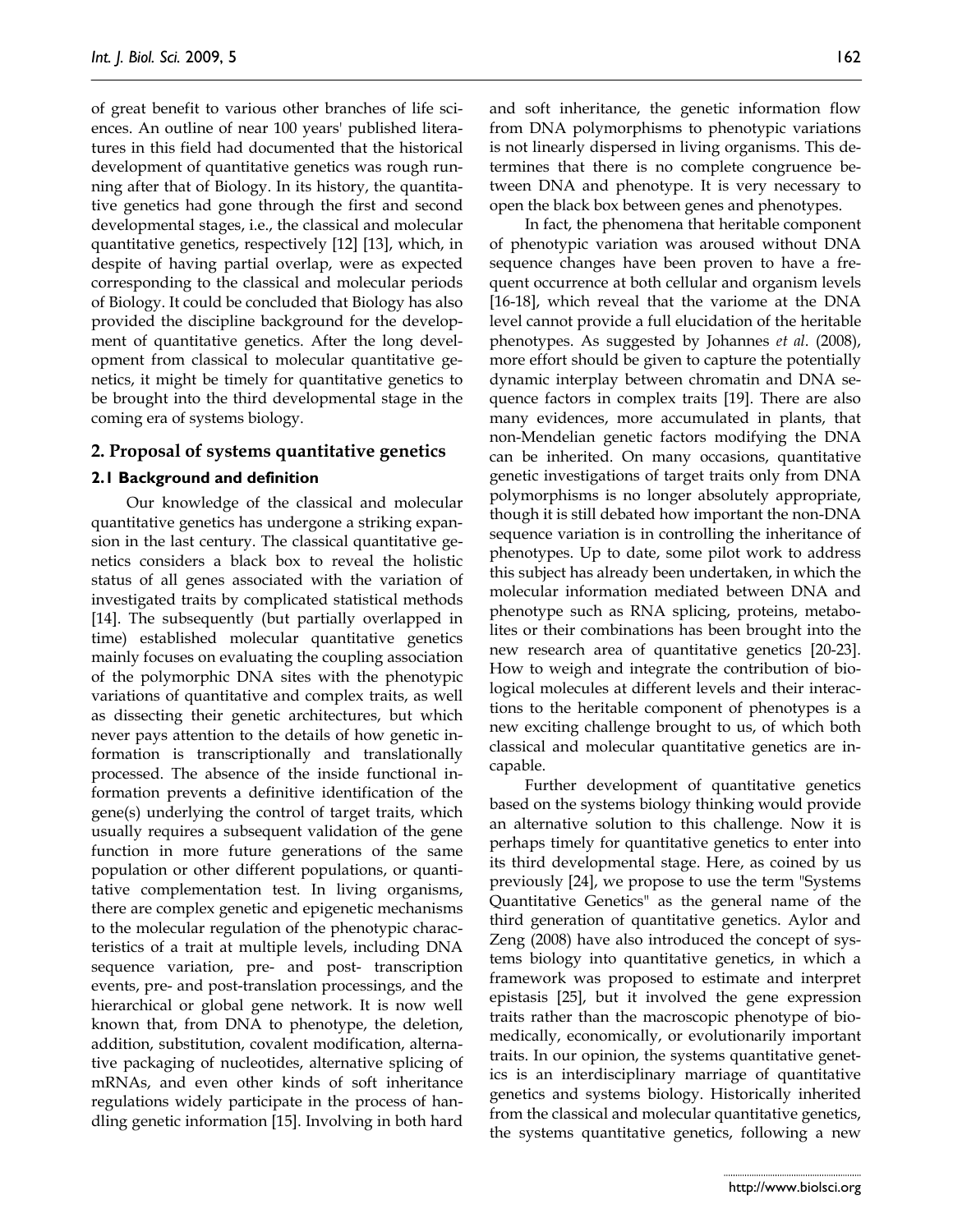dynamic network model, could be defined as a new discipline that addresses the generalized genetic laws of bioalleles (e.g., DNA sequence alleles, epialleles [19], transcriptalleles, protealleles, metaboalleles and physialleles) underlying the phenotypic variations of interesting traits based on the new thoughts of systems biology, which is beyond the scope of molecular quantitative genetics and mainly focuses on parsing the ab initio mechanism underpinning the relationship between the phenotypes and the analytic status (dynamic network rather than black box or a few major genes) of genes in investigated traits.. There are distinct differences among three generations of quantitative genetics (Table 1).

**Table 1**. Comparisons among classical, molecular and systems quantitative genetics

| Comparative<br>items                 | Classical<br>quantitative<br>genetics        | Molecular quan-<br>titative genetics                                                                        | Systems quantita-<br>tive genetics                                                              |
|--------------------------------------|----------------------------------------------|-------------------------------------------------------------------------------------------------------------|-------------------------------------------------------------------------------------------------|
| Discipline<br>background             | Classical bi-<br>ology                       | Molecular biol-<br>ogy                                                                                      | Systems biology                                                                                 |
| Depiction of<br>genic system         | Holistic status<br>of all genes              | Analytical status<br>of major gene<br>and holistic<br>status of minor<br>genes                              | Analytical status<br>of a large set of<br>genes (and<br>downstream<br>molecules)                |
| Statistical<br>property              | Implicit con-<br>sideration for<br>all genes | Partially explicit<br>consideration for<br>major gene and<br>implicit consid-<br>eration for minor<br>genes | Fully explicit<br>consideration for<br>a large set of<br>genes (and<br>downstream<br>molecules) |
| Phenotypic<br>property               | Static holisti-<br>cation of<br>phenotype    | Static decompo-<br>sition of pheno-<br>type                                                                 | Dynamic de-<br>composition of<br>phenotype                                                      |
| Variation<br>sources to<br>phenotype | DNA se-<br>quence alleles                    | DNA sequence<br>alleles and in-<br>frequent epial-<br>leles                                                 | <b>Bioalleles of</b><br>molecules at mul-<br>tiple levels                                       |
| Model as-<br>sumption                | Polygenic<br>model                           | Major gene plus<br>polygene mixed<br>inheritance<br>model                                                   | Gene network<br>model                                                                           |
| Genetic laws<br>involved             | Mendelian<br>laws                            | Mendelian laws<br>and partial<br>non-Mendelian<br>laws                                                      | generalized ge-<br>netic laws in-<br>volving in both<br>Mendelian and<br>non-Mendelian<br>laws  |

#### **2.2. Beyond the genetical genomics**

Genetical genomics, also colloquially referred to as "expression genetics", was first introduced by Janson and Nap [26], and the initial purpose of which was to provide a powerful paradigm for mapping gene expression quantitative trait loci (eQTL) at a global level [27] [28]. The genetical genomics or eQTL is technically a marriage of high-throughput expression profiling technology and quantitative trait loci (QTL) analysis, but which still holds the underlying statistical principles of QTL mapping. The body of knowledge of this field is growing at an extraordinary

fast rate. It appears that the genetical genomics is now leading the frontier research of quantitative genetics [29]. Nevertheless, both expressed structural genes and eQTLs simultaneously belong to the category of gene per se, which is quite different from the conventional relationship between QTL and the real phenotype in traditional linkage analysis. Such difference results in that the specific regulatory relationships between causal loci and the structural genes could be respectively described by two types of eQTLs: *cis*- and *trans*-eQTL [30] [31]. Actually, the main aim of genetical genomics is now providing the use for massively revealing the genetic determinant of the expression abundance as well as the derivative characters such as the stability of transcript, the timing of transcription, the alternative splicing [32-35], and the reconstruction of gene regulatory network [36] [37] in various species.

From gene expression data to whole-organism traits, there is an unsolved paradox for genetical genomics (Section 2.2.1). In current, the genetical genomics seems incapable to identify the as-yet-undiscovered genes underlying the macroscopic phenotypic characteristics and evolutionary outcomes without other ancillary evidences [38] [39], though in which the "so-called" phenotype -- transcript abundance of investigated gene is treated as a highly heritable quantitative trait. Entirely unlike this, the goal of systems quantitative genetics is to unravel the ab initio mechanism of the multilevel molecules underlying the heritable phenotypic variations, rather than the mRNA abundance, of organismal traits. There is obvious difference in essence between these two fields. The genetical genomics would therefore not expected to belong to the category of systems quantitative genetics due to its only concern at the transcriptional level. A more suitable orientation of the genetical genomics in its current status is an extending application of molecular quantitative genetics in which the issues of functional genomics, e.g., massive identification of unknown *cis* regulatory elements and transcription factors, genetic determinants of metabolites, and reconstruction of genetic regulatory network, are addressed by the well-established approaches or extension methods of molecular quantitative genetics. The principles and techniques of genetical genomics still fall within the category of the second generation quantitative genetics, though, of which the algorithms for high dimensional data potentially provides a valuable contribution to the development of systems quantitative genetics. In our opinion, as a new discipline, the multilevel-focusing systems quantitative genetics is far beyond what the genetical genomics could hold.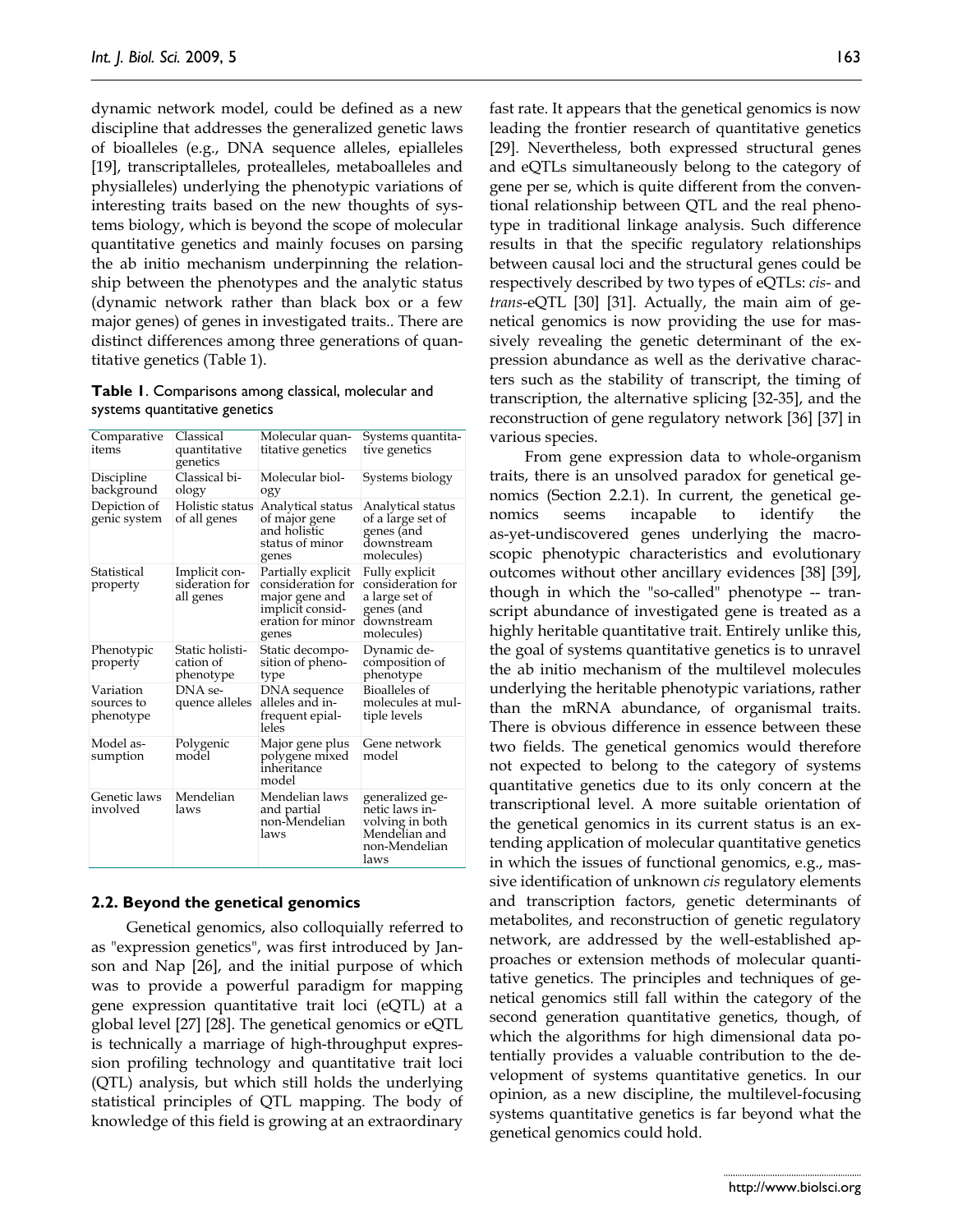#### 2.2.1. Paradox encountered by genetical genomics

There have been some researches taking efforts to identify the undiscovered genes controlling the organismal traits at tissular, organic, systemic and the entire organism levels by means of gene expression data [21] [40-44]. However, these researches were performed under the precondition that either the genes with prior biological functions are involved in the measurements, or the gene expression measurements are done in specific tissues or cell types with a certain biological relevance to target phenotypes [45]. Due to the direct or indirect reliance on the prior knowledge of the expressed genes, to a certain extent, these investigations led themselves into a circular argument at the philosophic level. Up to date, it is hard to directly confirm that the loci controlling the expression variation of function-unknown genes also control the phenotypic variation of macroscopic traits. For the function-known genes, the genetical genomics just provides a validation rather than an ab initio mechanistic explanation, and seems to argue in a circle for the purpose of gene discovery. On the other hand, for the function-unknown genes, it presents linkages between the polymorphic sites and the mRNA expression traits of function-unknown genes, which, without other information, remains unsure whether the polymorphic sites or the expressed genes are directly associated with the macroscopic phenotypes of interesting traits. There seems a paradox for genetical genomics to conduct the ab-initio mechanistic studies that systems quantitative genetics is concerned with.

# **3. From polygenic model to gene network model**

# **3.1. Historical heritage of quantitative trait gene model**

There have hitherto been proposed two quantitative trait gene (QTG) models to describe the biological archetype of genes underlying quantitative traits: the polygenic model and the major gene plus polygene mixed inheritance model (shortened as mixed model below). From a scientific logic perspective, the QTG model provides a basis for the theory development of quantitative genetics. Most or almost all of the existed mathematical modelings of quantitative trait genes were conceptually developed through extending or transforming the two basic biological models. The former supplies the base for the theorization of classical quantitative genetics [12] [46] [47]. The latter also forms the theoretical basis of molecular quantitative genetics because for which the existence of major

genes or QTLs is a precondition to the molecular quantitative genetic analyses [48-51]. It could be generalized that the base of quantitative genetics theories logically relies on the hypothesized archetype of quantitative trait genes, though the formal depictions of the polygenic and mixed models were not strictly prior to the shape of some concrete theories in the developmental history of quantitative genetics.

The polygenic model takes the whole of the genes governing target trait(s) as a black box, and of which the holistic properties were roughly depicted with several simplifying assumptions [12] [52] [53]. Consequently, with more understanding of the biological nature of quantitative trait gene, the empirical depictions of polygenic model were no longer compatible with the known biological reality. It had been aware that the effect sizes of genes (loci) controlling quantitative traits are not entirely equal, but usually a few major genes and many minor genes are involved in most cases. On many occasions, there were large-effect genes (loci) that could be statistically detected [54] [55]. With introduction of application of molecular biology into quantitative genetics, the mixed model had gradually taken shape to modify the empirical assumptions of polygenic model in practice (Table 2), which, in a simple consideration, was realized by adding major gene(s) to the polygenic model. The mixed model made the portrait of quantitative trait gene was no longer a black box to us, and based on which we can individuate the large-effect genes from the polygenic sets. And, theoretically but not exactly going after the formal formulation of the mixed model in time order, the subsequent the birth and prosperity of molecular quantitative genetics has much benefited from such update. However, with time going on, the mechanistic intuition and an increasingly large volume of knowledge of life sciences contradict the assumptions of mixed model as well. It is now very clear that the characteristics of quantitative traits are usually the consequence of the structure of genetic regulatory networks and the parameters that control the dynamics of those networks [56]. Although paying attention to the difference of gene effect sizes, the hierarchical rank of genes in mixed model is not determined as in polygenic model, which essentially exhibits a parallel rather than hierarchical or network relationship of quantitative trait genes. It does not reflect the fact. Obviously, in current framework, the assumptions of mixed model also lack an interpretable biological reality and are empirical in nature. It is clear that both polygenic and mixed models just provide a pseudo- or quasi-archetype of quantitative trait gene.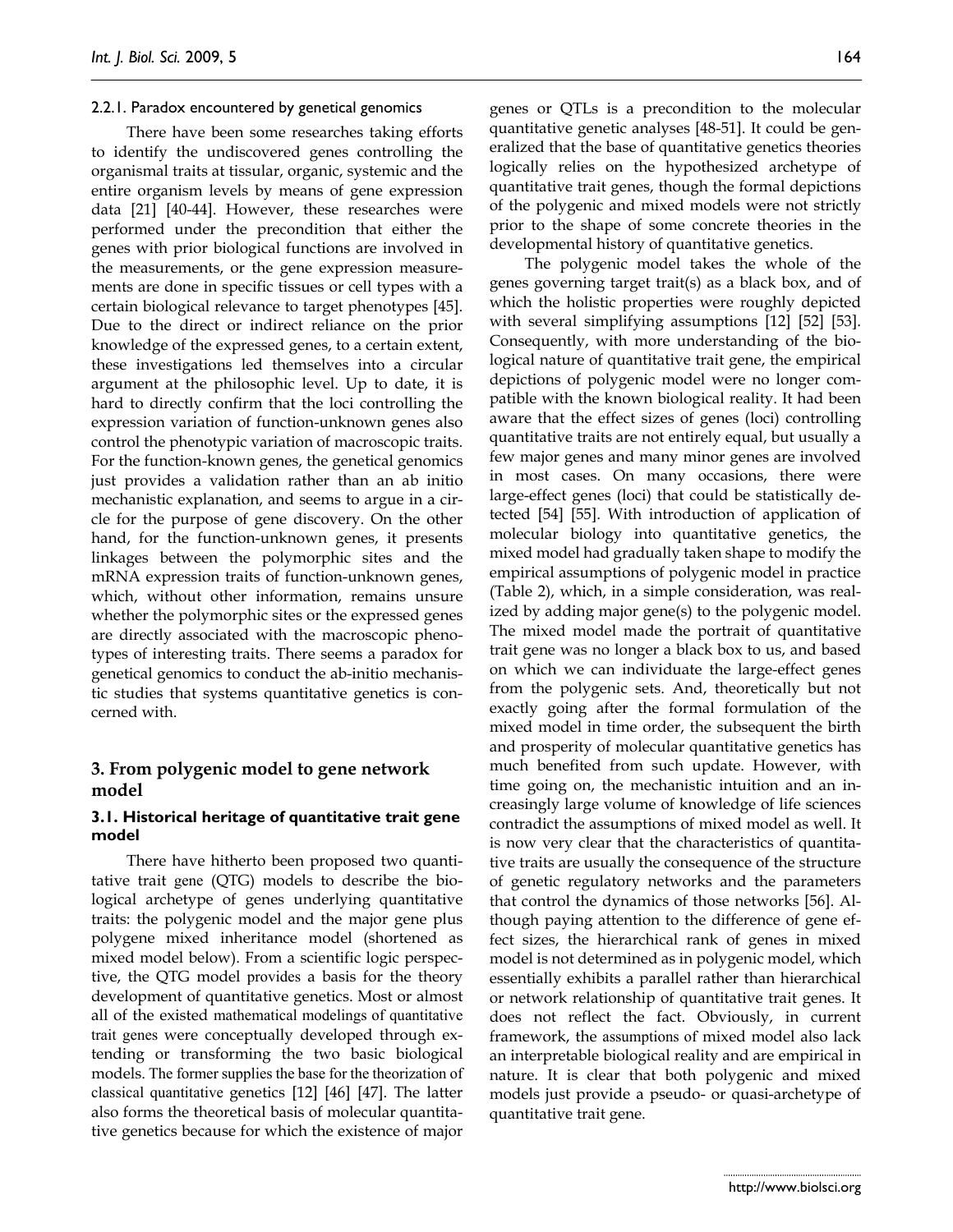#### **Table 2**. Main points of mixed model updated from polygenic model

| Polygenic model                                                                                    | Mixed model <sup>a</sup>                                                                                                      |
|----------------------------------------------------------------------------------------------------|-------------------------------------------------------------------------------------------------------------------------------|
| All variable genes have two<br>possible alleles                                                    | Many variable genes have more<br>than two alleles in fact                                                                     |
| Each contributing gene has<br>small and relatively equal<br>effects                                | Effect size of each contributing gene<br>is not entirely equal; there are both<br>major and minor genes [57]                  |
| The allele effects of each gene<br>are only additive                                               | Besides additive, the allele effects of<br>certain genes are also non-additive<br>on some occasions [58]                      |
| There is no dominance on<br>each locus                                                             | There are (over-, co-, partial or in-<br>complete) dominance loci [59] [60]                                                   |
| There is no epistasis or inter-<br>action among different loci<br>contributing to the target trait | There often is epistasis or complex<br>interaction among different loci<br>contributing to the target trait [25]<br>[61] [62] |
| The genes are segregating<br>independently                                                         | There are linkages between loci<br>$[63-65]$                                                                                  |
| Target trait depends solely on<br>genetics, and environmental<br>influences can be ignored         | The merit of target trait depends on<br>genetic and environmental factors<br>and their interactions [66] [67]                 |

a So far, there has been a lack of a one-time thorough depiction of mixed model. The updates of the mixed model from polygenic one have been gradually solved by separate and fragmentary investigations.

# **3.2. Gene network model: novel modification**

With the biological unreality of the earlier two QTG models being recognized, it needs an updated model or completely new one to adapt the coming development of systems quantitative genetics. Here, according to the viewpoint of systems biology and the real biological features of quantitative trait genes, we propose a Gene Network Model (hereafter referred to as network model) to update the QTG model (Section 3.2.1).

Unlike the gene regulatory network in functional genomics [68] [69], the priority goal of network model is to exploit the disturbance principle of gene network under the condition of varying input of both inside and outside factors, as well as the across-generational robustness properties of network output, in which investigation of variation of network output is far beyond reconstruction of network architecture. In order to achieve the above purpose, the output-constrained elements on the nodes, hubs or modules of quantitative genetic network should be treated as analytical objects rather than particles, e.g., explicit equations or nested functions for formulating the mutation inside a causal gene. In theory, such treatment ensures that the event that the mutation within a causal gene affects the within- and across-generation behaviors of the gene network is of predictability and controllability, though there currently still are great challenges and difficulties in the mathematical solutions. Although the contents of the network model developed by us might be partially or mainly controversial, we think, a broad consensus

would take a considerable time, certainly not less than the time that the mixed model have ever taken.

#### 3.2.1. Updated contents of the dynamic network model

- Genes underlying the phenotypic variations of quantitative and complex traits agree with a hierarchical/network relationship, which is deciphered by the four-dimensionalization or dynamic tridimensionalization of biological molecules (e.g., genes, noncoding RNAs, proteins, metabolites and signaling components) via integrating the interactions of multiple components from the data provided by genome-wide mutagenesis libraries, *in vivo* transcriptional and epigenetic profiles and other biological molecules profiles during ontogenesis or trait development;
- To assess the interindividual and intergroup variability, the network of quantitative trait genes in different individuals from the same species is topologically homeomorphic at the four-dimensional level, which means that the network topology is four-dimensionally species-specific and evolutionarily stable;
- Within- and across-generational transfer of network variation follows both Mendelian and non-Mendelian inheritance rules;
- Phenotypic scales of target traits can be considered as the accumulated output of the network until the measurement time;
- Phenotypic variation of quantitative trait can be described as the disturbance of four-dimensional network induced by the bioalleles of generalized genetic factors and their interactions. Systems quantitative genetic analyses of target traits can be theoretically realized through the measurements of network parameters;
- To provide reasonable predictability and controllability for the complete genetic architectures of target traits, the components on the output-constrained nodes or hubs of the gene network are not particles but "Information Boxes";
- Disturbance factors affect the phenotypes of target traits completely depending on the network characteristics. Under a certain network, the effects of both hard and soft inheritance factors on target traits are of predictability and controllability.

#### **3.3. Compatibility between mixed and network models**

It is certain that the polygenic and mixed models are logistically compatible. There is also a necessity to assess whether or not it is compatible between the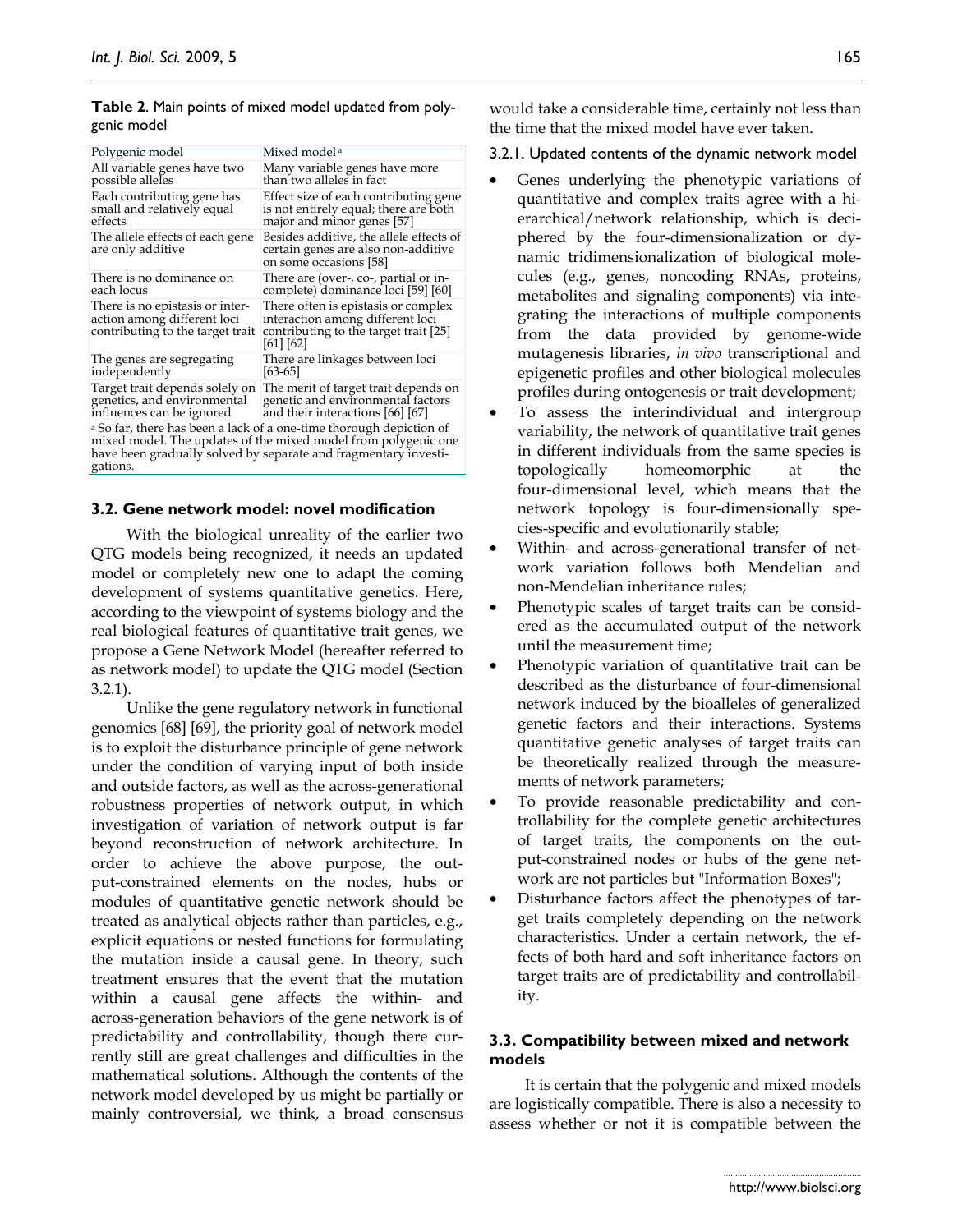mixed and network models. It can be seen from Figure 1 that a network model could yield a mixed model through dimension-reducing mapping, which means that the mixed model is just a special case of the network model under the condition of dimension-reducing simplification. In contrast to the depictions of mixed model, the network model is more in accordance with the biological reality, and has a better ability to predict the genetic architectures of target traits. Obviously, the network model could be downwards compatible with the old mixed model, which indicates the network model is a more reasonable and profound model, and can replace the old one.



**Figure 1. Simplified theoretical machinery of quantitative genetics under network model.** In this simple scenario, the tridimensional architecture of genes denotes the network model and the projection image of genes on the surface of the batholith denotes the mixed model. It is easy to understand that the mixed model is just a dimension reduction mapping of the network model. As hypothesized in Section 3.2.1, the phenotypic measurement equalizes the accumulated output of gene network, and thus here the batholith supportive of the gene network can be abstractively expressed as the phenotype. Considering a tridimensional relationship in the network model, the batholith only receives the direct input information of adjacent genes, but indirectly the non-adjacent genes act, which means the effects of non-adjacent genes on the batholith are through the adjacent ones. However, the mixed model takes a bidimensional viewpoint to simplify the gene relationship, in which each gene makes a direct projection on the surface of the batholith. Given this, in mixed model, it can be inferred that the non-adjacent genes are unavoidable to produce repeated effects on the phenotype (batholith),

which, in our opinion, could be used to alternatively explain why too many candidates or QTLs for the same trait had been reported but most of which are hitherto unidentifiable. **A.** In mixed model, the projected area could be denotative of the effect size of gene. The overlapped projection on the surface of the batholith reflects the interlocus interaction, where the two-time and three-time projection overlapping denotes the one-order and two-order interactions, respectively. For the intralocus interaction (not reflected here), considering the diploid organism in which a gene has two alleles, the interaction can be also expressed by the varied projection area of two alleles along with different combination of alleles. **B.** In network model, some regulatory links between genes are development-dependent, which dynamically exist at specific developmental stages. The network model is dynamic rather than static.

# **4. Logical consideration of systems quantitative genetics**

#### **4.1. Predictability on the genetic architecture**

From the standpoint of scientific philosophy, a stronger prediction power is a crucial criterion to adjust or overturn the old theory to become a new science theory (Kuhn, 1970). As we know, there frequently happened the interstudy discrepancy or paradoxical phenomena for major gene identification or QTLs mapping in the same traits. For such dilemma, except the obscure interpretations such as sampling error and genetic background difference, the molecular quantitative genetics based on the mixed model cannot provide sound explanation or solution. As a major deficiency, the molecular quantitative genetics could only provide a passive detection of the major genes or QTLs of certain traits under certain genetic background. It cannot provide active predictions concerning the status or changes of genetic architectures of target traits. On the contrary, the network model itself declares a network relationship of quantitative trait genes, and once the network model is built up, the output behavior of the network induced by external and/or internal factors can be reliably predicted on its own initiative. In theory, the network model could make active prediction on the genetic architectures of target traits under different genetic background. According to Kuhn, the replacement of the mixed model by the network one would be basically in agreement with the basic rule of science development. Undoubtedly, based on the network model, systems quantitative genetics has a more powerful capability of prediction on the genetic architectures of target traits.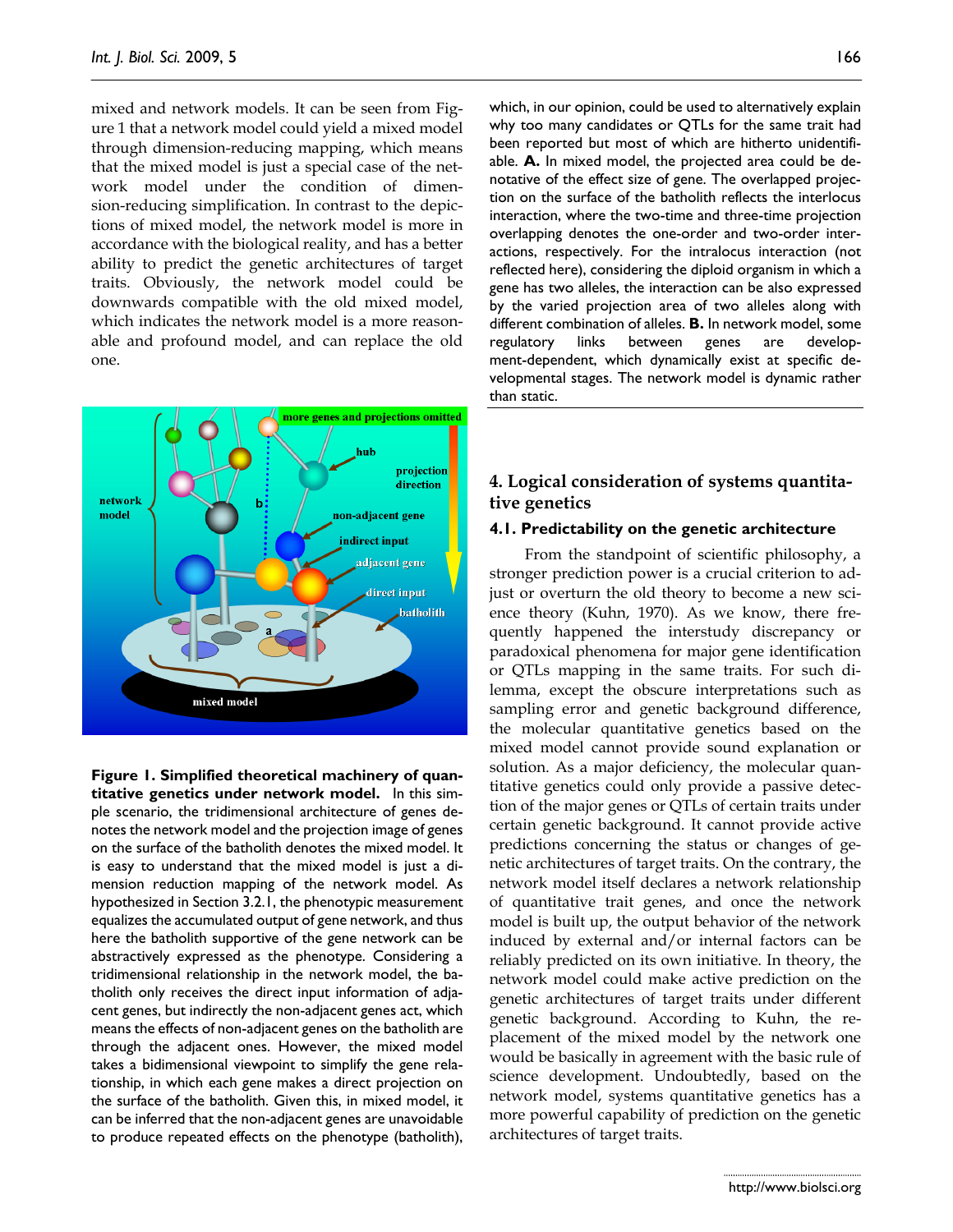# **4.2. Controllability on the non-additive genetic effects**

It is believed that, due to the scientific advancement of the network model, the theories of systems quantitative genetics would be more advanced than that of earlier generation quantitative genetics, and one aspect of which might be reflected by the biological explanation and controllable manipulation of non-additive genetic effects. There was a fact that the dominance and epistasis pertaining to non-additive genetic effects were statistically rather than biologically described under the theories of classical and molecular quantitative genetics. As it was historically and is presently utilized, the term interaction has been coined to describe the molecular mechanism of non-additive genetic effects [70], in which two types of interactions, i.e., intralocus interactions (dominance) and interlocus interactions (epistasis), were included. However, the concept interaction in the framework of earlier generation of quantitative genetics is quite inexplicit, which abstractively makes a very ambiguous expression without giving distinct biological definitions of them. In contrast, in the framework of network model, the dominance and epistasis components have a clear mechanistic understanding. For instances, Gjuvsland et al. (2007) stated that epistasis was one of the generic characteristics of gene regulatory networks, and presented 19 forms of interaction modules to embody the biological meanings of epistasis [71], and Omholt et al. (2000) declared that the intralocus dominance could be denotative of the negative and positive autoregulatory feedback loops, and the interlocus dominance was intimately connected to either feedback-mediated epistasis or downstream-mediated epistasis [72].

As discussed above, for the ability for providing passive detection rather than active prediction on the genetic architectures of target traits, the molecular quantitative genetics is nearly incapable to take complete control of the non-additive genetic effects in current breeding programs. Although so, it could not deny that the non-additive genetic effects are essentially controllable. In reality, many research articles have documented that there exists a widening consensus about the evolutionary operability of non-additive genetic components [73-80], which, by some measures, illuminates the non-additive components are likely to be favored by natural selection [81] and thus there is a real existence of the operability of the non-additive genetic components in evolution. It is well known that artificial selection is analogous to, or even more intense and effective than natural selection [82]. Therefore, in theory, due to the powerful prediction capability to the genetic architectures of

target traits, the more advanced systems quantitative genetics would midwife the birth of a new discipline -- systems breeding that can design an exercisable scheme to provide a better controllability to perform operation on the non-additive genetic effects in future breeding programs.

# **5. Future directions: what issues will be explored?**

It is expected that there will be more daunting mathematical challenges for the future development of systems quantitative genetics. Nevertheless, the expectable mathematical difficulties being faced by systems quantitative genetics should not prevent us from foreseeing ahead the possible issues, though even the molecular quantitative genetics is now under development during both the peak period of theory researches and the rising period of application researches. In our opinion, some of the future researches in systems quantitative genetics might cover the followings:

(i) Basic conceptual framework of the systems quantitative genetics, including semantic representations and the mathematical annotations of terminological systems of new and updated concepts.

(ii) Theories compendium in this field, consisting of the theorem's hypotheses, new biological interpretations of genetic basis of complex and quantitative traits, and the settlement of backward compatibility of the completely new or updated theories to the earlier-generational ones, *etc*.

(iii) Model developments for estimating the parameters that control the dynamics of genetic networks, involving in complex and alternatively simplified or empirical model designs beyond the traditional linear models; introduction, development and realization of higher-dimensional algorithms such as large scale parallel algorithm and composite machine-learning algorithm to break the expectable mathematical difficulties; genetic network reconstructions and the corresponding evaluation theories, e.g., the intragenerational and intergenerational inheritance rules of Mendelian and non-Mendelian factors under the framework of dynamic network model, the assembly or conditional combination of the full-level information from DNA variome to phenome, identification of network components or parameters associated with the heritable components and noises of target phenotypes; *etc*.

(iv) The promising application topics such as solutions of breeding or evolutionary issues from systems quantitative genetic perspective, e.g., establishments of systems breeding and systems evolutionary theories in biological sense; development and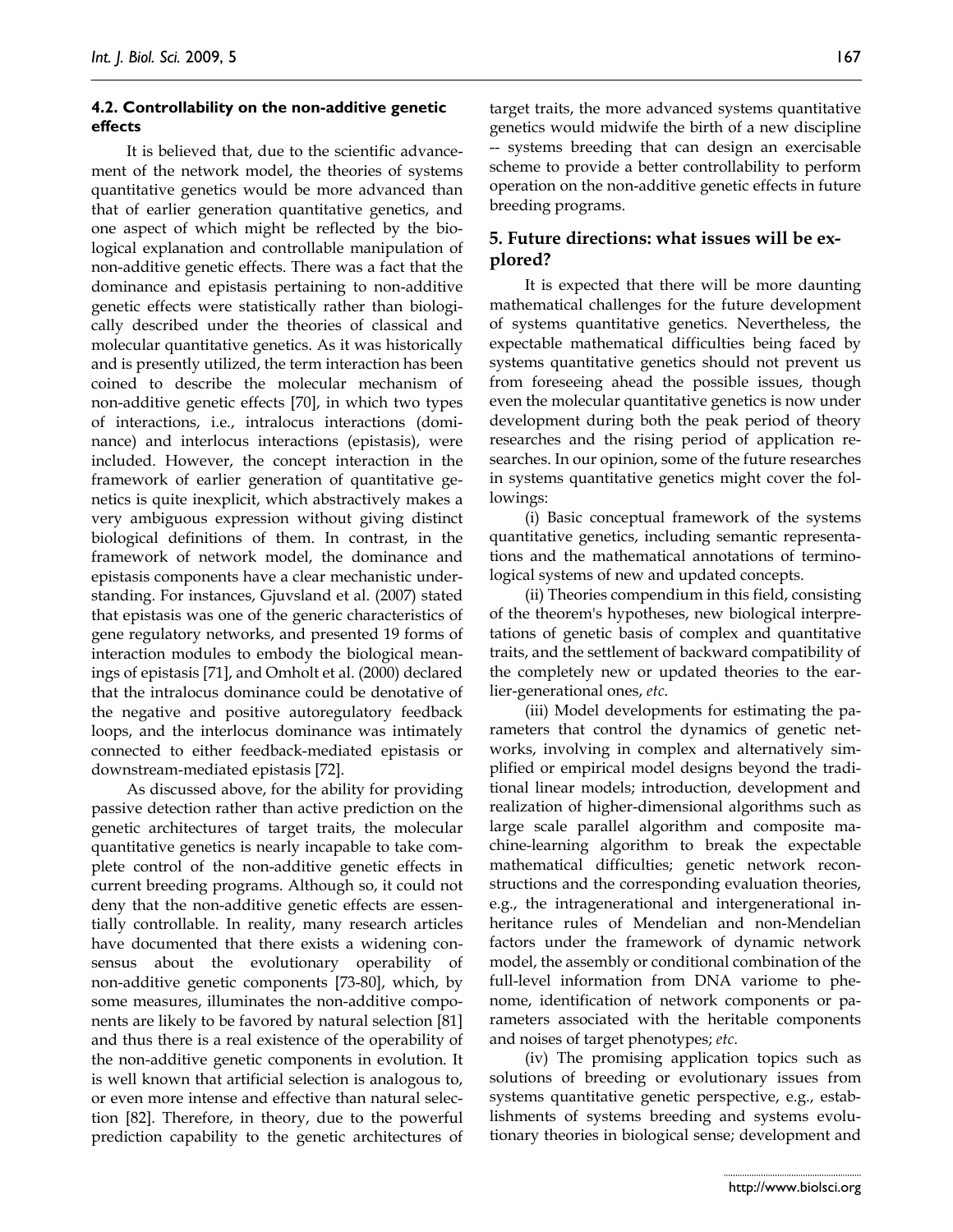compilation of software tools; and other extension applications in various fields.

#### **6. Conclusions**

A paradigm shift is occurring in the field of quantitative genetics. Until now, some researches to grasp the issues pertaining to systems quantitative genetics but being mainly solved from the view of molecular quantitative genetics have been done [16-18]. Focusing on a causal understanding of how gene expression affects phenotypic measurements, other stirring works beyond genetical genetics [20-23] [41-45] [83] [84] have preliminarily seen the embryo of systems quantitative genetics. In conclusion, in this review article, the marriage of systems biology and quantitative genetics was made to contribute the new understanding of the future development of quantitative genetics, though some points addressed by us, especially the updates of network model and the future shape of the coming systems quantitative genetics, might be partially controversial. In our opinion, systems quantitative genetics is a burgeoning field in its infancy in which many issues that we have not covered might be unpredictable given its current plight. However, it can be quite surely prognosticated that the developments of the theory and method of systems quantitative genetics will open up a whole new area of quantitative genetics.

#### **Acknowledgements**

This work was supported by key project of National Natural Science Foundation of China (U0631005), National High Technology Research and Development Program (2006AA10Z195, 2007AA10Z148) of China, and the Key Project of National Basic Research and Developmental Plan (2006CB102105) of China.

#### **Conflict of interest**

The authors have declared that no conflict of interest exists.

#### **References**

- 1. Friedman A, Perrimon N. Genetic screening for signal transduction in the era of network biology. Cell. 2007; 128: 225-31.
- 2. Hiesinger PR, Hassan BA. Genetics in the age of systems biology. Cell. 2005; 123: 1173-74.
- 3. Kirschner MW. The meaning of systems biology. Cell. 2005; 121: 503-4.
- 4. Stinchcombe JT, Hoektsra HE. Combining population genomics and quantitative genetics: finding the genes underlying ecologically important traits. Heredity. 2008; 100: 158-70.
- 5. Steppan SJ, Phillips PC, Houle D. Comparative quantitative genetics: evolution of the G matrix. Trends Ecol Evol. 2002; 17: 320-27.
- 6. Zhu MJ, Ding JT, Liu B, et al. Estimation of genetic parameters for four reproduction component traits in two Chinese indigenous pig breeds. Asian-Aust J Anim Sci. 2008; 21: 1109-15.
- 7. Wehner JM, Radcliffe RA, Bowers BJ. Quantitative genetics and mouse behavior. Annu Rev Neurosci. 2001; 24: 845-67.
- 8. Frankham R. Quantitative genetics in conservation biology. Genet Res. 1999; 74: 237-44.
- 9. Jorde LB. Linkage disequilibrium and the search for complex disease genes. Genome Res. 2000; 10: 1435-44.
- 10. Rogers J, Mahaney MC, Almasy L, et al. Quantitative trait linkage mapping in anthropology. Yrbk Phys Anthropol. 1999; 42: 127-151.
- 11. Burt C. Quantitative genetics in psychology. Br J Math Stat Psychol. 1971; 24: 1-21.
- 12. Falconer DS, Mackay TFC. Introduction to quantitative genetics, 4th ed. Harlow: Longman Limited; 1996.
- 13. Lynch M, Walsh B. Genetics and analysis of quantitative traits. Sunderland, MA: Sinauer Associates; 1997.
- 14. Zhu MJ, Zhao SH. Candidate gene identification approach: progress and challenges. Int J Biol Sci. 2007; 3: 420-7.
- 15. Richards EJ. Inherited epigenetic variation--revisiting soft inheritance. Nat Rev Genet. 2006; 7: 395-401.
- 16. Rattink AP, De Koning DJ, Faivre M, et al. Fine mapping and imprinting analysis for fatness trait QTLs in pigs. Mamm Genome. 2000; 11: 656-61.
- 17. Clapcott SJ, Teale AJ, Kemp SJ. Evidence for genomic imprinting of the major QTL controlling susceptibility to trypanosomiasis in mice. Parasite Immunol. 2000; 22: 259-63.
- 18. Jungerius BJ, van Laere AS, Te Pas MF, et al. The IGF2-intron3-G3072A substitution explains a major imprinted QTL effect on backfat thickness in a Meishan x European white pig intercross. Genet Res. 2004; 84: 95-101.
- 19. Johannes F, Colot V, Jansen RC. Epigenome dynamics: a quantitative genetics perspective. Nat Rev Genet. 2008; 9: 883-90.
- 20. Sironen A, Thomsen B, Andersson M, et al. An intronic insertion in KPL2 results in aberrant splicing and causes the immotile short-tail sperm defect in the pig. Proc Natl Acad Sci USA. 2006; 103: 5006-11.
- 21. Schadt EE, Lamb J, Yang X, et al. An integrative genomics approach to infer causal associations between gene expression and disease. Nat Genet. 2005; 37: 710-17.
- 22. Livshits G. Quantitative genetics of circulating molecules associated with bone metabolism. J Musculoskelet Neuronal Interact. 2006; 6: 47-61.
- 23. Stylianou IM, Affourtit JP, Shockley KR, et al. Applying gene expression, proteomics and single-nucleotide polymorphism analysis for complex trait gene identification. Genetics. 2008; 178: 1795-805.
- 24. Zhu MJ, Zhao SH. Systems quantitative genetics: the coming third generation of quantitative genetics. In: Weir BS, Hill WG, Zhu J, et al., ed. The Third International Conference of Quantitative Genetics. Hangzhou, China; 2007: 135.
- 25. Aylor DL, Zeng ZB. From classical genetics to quantitative genetics to systems biology: modeling epistasis. PLoS Genet. 2008; 4: e1000029.
- 26. Jansen R C, Nap JP. Genetical genomics: the added value from segregation. Trends Genet. 2001; 17: 388-91.
- 27. de Koning DJ, Haley CS. Genetical genomics in humans and model organisms. Trends Genet. 2005; 21:377-81.
- 28. Morley M, Molony CM, Weber TM, et al. Genetic analysis of genome-wide variation in human gene expression. Nature. 2004; 430: 743-7.
- 29. Gibson G, Weir B. The quantitative genetics of transcription. Trends Genet. 2005; 21: 616-23.
- 30. Brew RB, Yvert G, Clinton R, et al. Genetic dissection of transcriptional regulation in budding yeast. Science. 2002; 296: 752-5.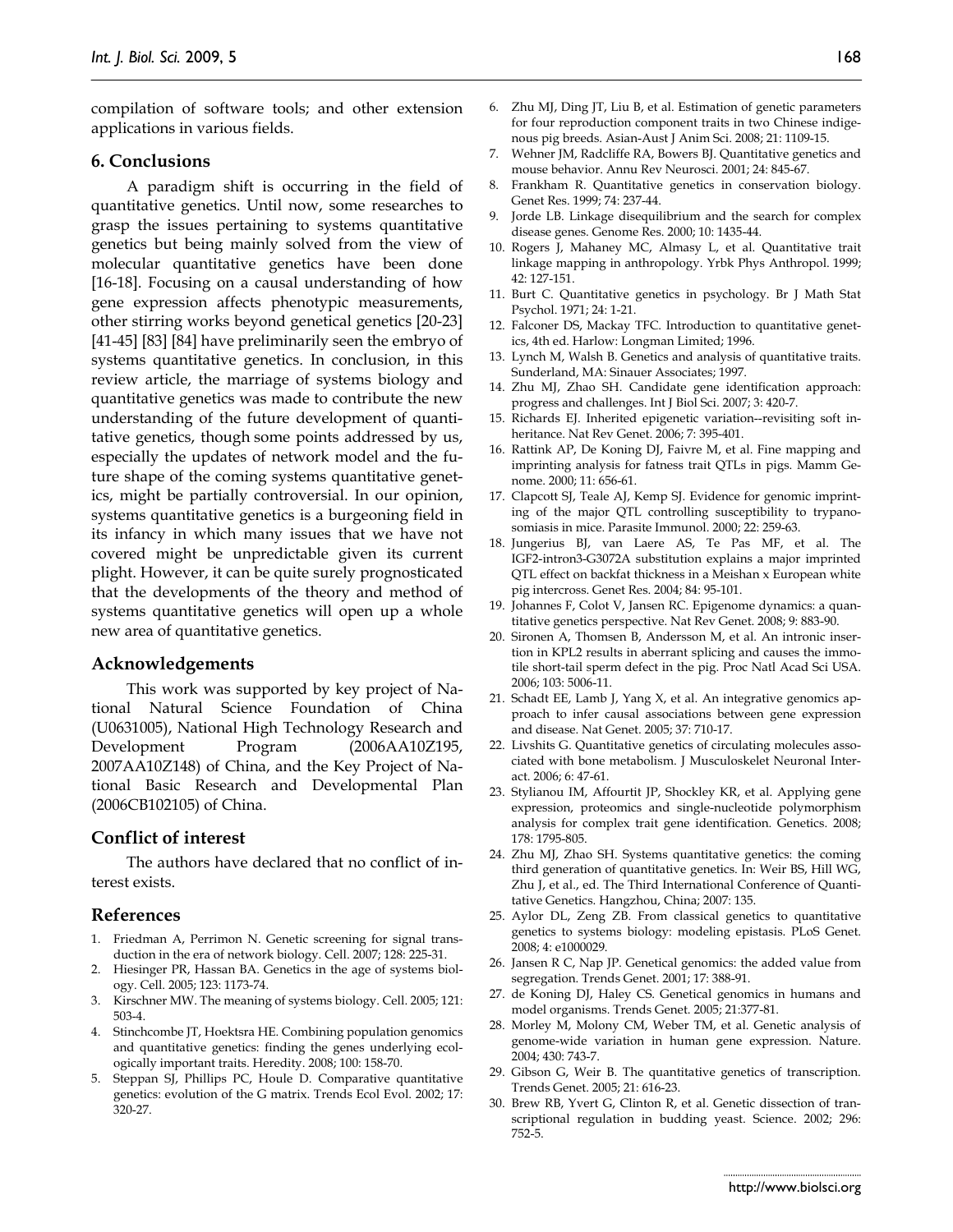- 31. Schadt EE, Monks SA, Drakes TA, et al. Genetics of gene expression surveyed in maize, mouse and man. Nature. 2003; 422: 297-302.
- 32. Göring HH, Curran JE, Johnson MP, et al. Discovery of expression QTLs using large-scale transcriptional profiling in human lymphocytes. Nat Genet. 2007; 39:1208-16.
- 33. West MA, Kim K, Kliebenstein DJ, et al. Global eQTL mapping reveals the complex genetic architecture of transcript-level variation in Arabidopsis. Genetics. 2007; 175: 1441-50.
- 34. Dixon AL, Liang L, Moffatt MF, et al. A genome-wide association study of global gene expression. Nat Genet. 2007; 39: 1202-7.
- 35. Hull J, Campino S, Rowlands K, et al. Identification of common genetic variation that modulates alternative splicing. PLoS Genet. 2007; 3: e99.
- 36. Keurentjes JJ, Fu J, Terpstra IR, et al. Regulatory network construction in Arabidopsis by using genome-wide gene expression quantitative trait loci. Proc Natl Acad Sci USA. 2007; 104: 1708-13.
- 37. Ferrara CT, Wang P, Neto EC, et al. Genetic networks of liver metabolism revealed by integration of metabolic and transcriptional profiling. PLoS Genet. 2008; 4: e1000034.
- 38. Al-Shahrour F, Díaz-Uriarte R, Dopazo J. Discovering molecular functions significantly related to phenotypes by combining gene expression data and biological information. Bioinformatics. 2005; 21: 2988-93.
- 39. Williams RB, Chan EK, Cowley MJ, Little PF. The influence of genetic variation on gene expression. Genome Res. 2007; 17: 1707-16.
- 40. Wentzell AM, Rowe HC, Hansen BG, et al. Linking metabolic QTL with network and cis-eQTL controlling biosynthetic pathways. PLoS Genet. 2007; 3: e162.
- 41. Chen Y, Zhu J, Lum PY, et al. Variations in DNA elucidate molecular networks that cause disease. Nature. 2008; 452: 429-35.
- 42. Mehrabian M, Allayee H, Stockton J, et al. Integrating genotypic and expression data in a segregating mouse population to identify 5-lipoxygenase as a susceptibility gene for obesity and bone traits. Nat Genet. 2005; 37: 1224-33.
- 43. Chesler EJ, Lu L, Shou S, et al. Complex trait analysis of gene expression uncovers polygenic and pleiotropic networks that modulate nervous system function. Nat Genet. 2005; 37: 233-42.
- 44. Emilsson V, Thorleifsson G, Zhang B, et al. Genetics of gene expression and its effect on disease. Nature. 2008; 452: 423-8.
- 45. Dermitzakis ET. From gene expression to disease risk. Nat Genet. 2008; 40: 492-3.
- 46. Wu RL. Mapping quantitative trait loci by genotyping haploid tissues. Genetics. 1999; 152:1741-52.
- 47. Liu Z, Dekkers JC. Least squares interval mapping of quantitative trait loci under the infinitesimal genetic model in outbred populations. Genetics. 1998; 148: 495-505.
- 48. Zhang YM, Gai J. Methodologies for segregation analysis and QTL mapping in plants. Genetica. 2008. [Epub ahead of print]
- 49. Elkind Y, Cahaner A. A mixed model for the effects the major gene and polygenes on tomato fruit softness. Heredity. 1990; 64: 205-13.
- 50. Xu S. Estimating polygenic effects using markers of the entire genome. Genetics. 2003; 163: 789-801.
- 51. Lou XY, Zhu J. Analysis of genetic effects of major genes and polygenes on quantitative traits I. Genetic model for diploid plants and animals. Theor Appl Genet. 2002; 104: 414-21.
- 52. Bentsen HB. Polygenic inheritance. In: Gjedrem T, ed. Selection and Breeding Programs in Aquaculture. Dordrecht, Netherlands: Springer Publishers; 2005: 35-43.
- 53. Lande R. The influence of the mating system on the maintenance of genetic variability in polygenic characters. Genetics. 1977; 86: 485-98.
- 54. Thompson JN. Quantitative variation and gene numbers. Nature. 1975; 258: 525.
- 55. Xiao J, Wang X, Hu Z, et al. Multivariate segregation analysis for quantitative traits in line crosses. Heredity. 2007; 98: 427-35.
- 56. Frank SA. Genetic variation of polygenic characters and the evolution of genetic degeneracy. J Evol Biol. 2003; 16: 138-42.
- 57. Gai JY, Wang JK. Identification and estimation of a QTL model and its effects. Theor Appl Genet. 1998; 97: 1162-8.
- 58. Zhuang Y, Adams KL. Extensive allelic variation in gene expression in populus F1 hybrids. Genetics. 2007; 177: 1987-96.
- 59. Xiao J, Li J, Yuan L, Tanksley SD. Dominance is the major genetic basis of heterosis in rice as revealed by QTL analysis using molecular markers. Genetics. 1995; 140: 745-54.
- 60. Zhang L, Li H, Li Z, et al. Interactions between markers can be caused by the dominance effect of QTL. Genetics. 2008; 180:1177-90.
- 61. He XH, Zhang YM. Mapping epistatic quantitative trait loci underlying endosperm traits using all markers on the entire genome in a random hybridization design. Heredity. 2008; 101: 39-47.
- 62. Yi N, Yandell BS, Churchill GA, et al. Bayesian model selection for genome-wide epistatic quantitative trait loci analysis. Genetics. 2005; 170: 1333-44.
- 63. Yang J, Zhu J, Williams RW. Mapping the genetic architecture of complex traits in experimental populations. Bioinformatics. 2007; 23: 1527-36.
- 64. Carlborg O, Hocking PM, Burt DW, Haley CS. Simultaneous mapping of epistatic QTL in chickens reveals clusters of QTL pairs with similar genetic effects on growth. Genet Res. 2004; 83: 197-209.
- 65. Ming R, Del Monte TA, Hernandez E, et al. Comparative analysis of QTLs affecting plant height and flowering among closely-related diploid and polyploid genomes. Genome. 2002; 45: 794-803.
- 66. Korol AB, Ronin YI, Nevo E. Approximate analysis of QTL-environment interaction with no limits on the number of environments. Genetics. 1998; 148: 2015-28.
- 67. Piepho HP. A mixed-model approach to mapping quantitative trait loci in barley on the basis of multiple environment data. Genetics. 2000; 156: 2043-50.
- 68. Guss KA, Nelson CE, Hudson A, et al. Control of a genetic regulatory network by a selector gene. Science. 2001; 292: 1164-7.
- 69. Elowitz MB, Leibler S. A synthetic oscillatory network of transcriptional regulators. Nature. 2000; 403: 335-8.
- 70. Phillips PC. The language of gene interaction. Genetics. 1998; 149: 1167-71.
- 71. Gjuvsland AB, Hayes BJ, Omholt SW, et al. Statistical epistasis is a generic feature of gene regulatory networks. Genetics. 2007; 175: 411-20.
- 72. Omholt SW, Plahte E, Oyehaug L, et al. Gene regulatory networks generating the phenomena of additivity, dominance and epistasis. Genetics. 2000; 155: 969-80.
- 73. Bagheri HC, Wagner GP. Evolution of dominance in metabolic pathways. Genetics. 2004; 168: 1713-35.
- 74. Doebley J, Stec A, Gustus C. teosinte branched1 and the origin of maize: evidence for epistasis and the evolution of dominance. Genetics. 1995; 141: 333-46.
- 75. Bomblies K, Doebley JF. Pleiotropic effects of the duplicate maize FLORICAULA/LEAFY genes zfl1 and zfl2 on traits under selection during maize domestication. Genetics. 2006; 172: 519-31.
- 76. Doebley J, Stec A, Hubbard L. The evolution of apical dominance in maize. Nature. 1997; 386: 485-8.
- 77. Le Rouzic A, Alvarez-Castro JM, Carlborg O. Dissection of the genetic architecture of body weight in chicken reveals the im-